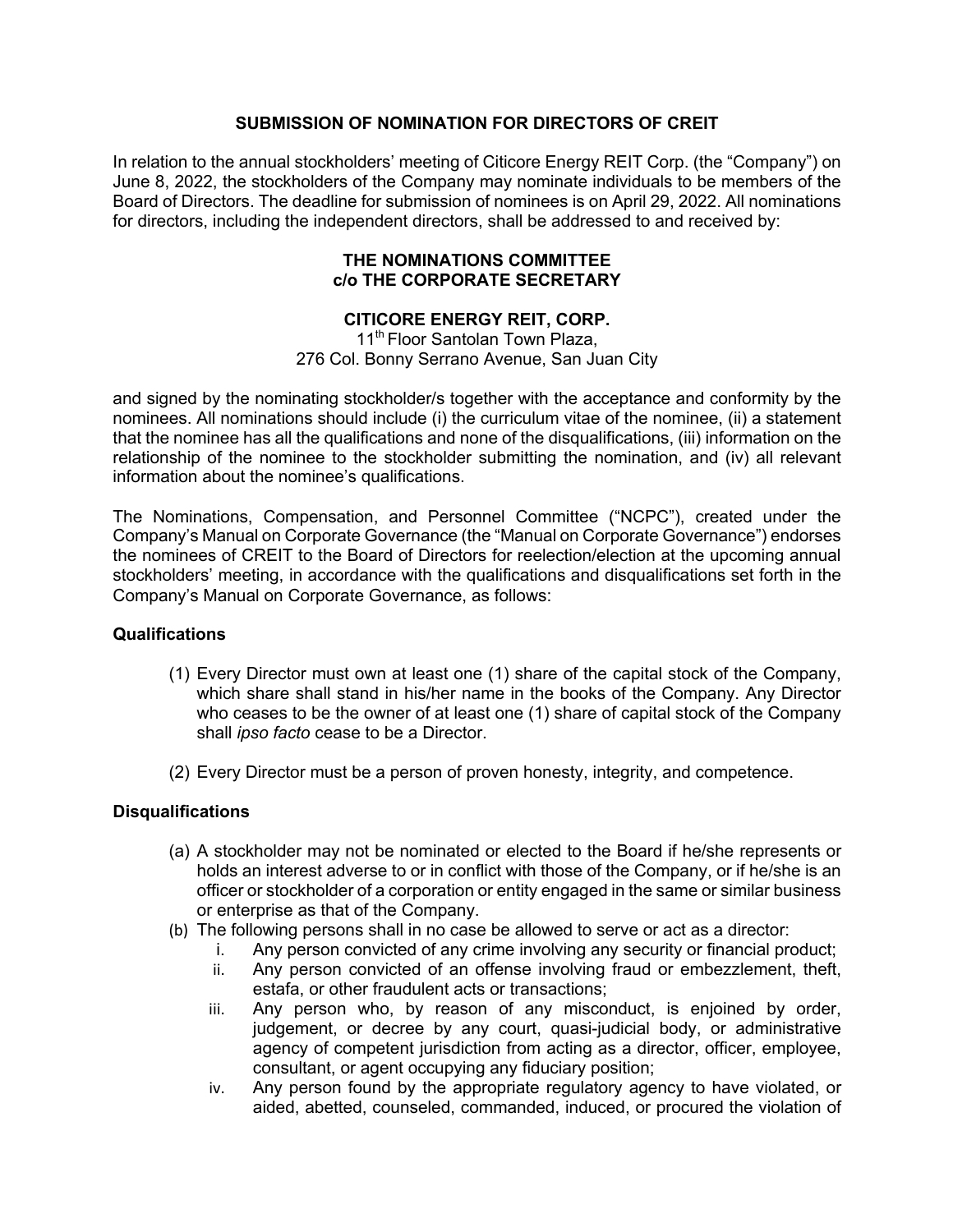the REIT Act of 2009, the Revised Corporation Code, the General Banking Law, the Insurance Code, the Securities Regulation Code, or any related laws and any rules, regulations, or order thereunder;

- v. Any person judicially declared to be insolvent, or incapacitated to contract;
- vi. Any person found guilty by a foreign court, regulatory authority, or government agency of the acts or violations similar to any of the acts or misconduct enumerated in sub-paragraphs (i) to (v) above;
- vii. Any person convicted by final judgment of an offense punishable by imprisonment for more than six (6) years, or a violation of the Revised Corporation Code committed within five (5) years prior to the date of his election or appointment; and
- viii. Other grounds as the SEC may provide.

A conviction in the first instance shall be considered sufficient ground for disqualification.

### **Temporary Disqualification**

The following may be grounds for temporary disqualification of a director:

- (1) Absence in more than seventy-five percent (75%) of all regular and special meetings of the Board during his incumbency, or any 12-month period during the said incumbency, unless the absence is due to illness, death in the immediate family or serious accident. The disqualification should apply for purposes of the succeeding election;
- (2) Dismissal or termination for cause as director of any publicly-listed company, public company, registered issuer of securities and holder of a secondary license from the SEC. The disqualification should be in effect until he has cleared himself from any involvement in the case that gave rise to his dismissal or termination;
- (3) If the beneficial equity ownership of an independent director in the corporation or its subsidiaries and affiliates exceed two percent (2%) of its subscribed capital stock. The disqualification from being elected as an independent director is lifted if the limit is later complied with; and
- (4) Being under preventive suspension by the Company for any reason.

A temporary disqualified director shall, within sixty (60) business days from such disqualification, take the appropriate action to remedy or correct the disqualification. If he fails or refuses to do so for unjustified reasons, the disqualification shall become permanent.

Before the annual meeting, a stockholder of the Company may nominate individuals to be independent directors, taking into account the following guidelines set forth in the Company's Manual on Corporate Governance and By-Laws:

An Independent Director refers to a person who is independent of Management and the controlling shareholder(s), and is free from any business or other relationship which could, or could reasonably be perceived, to materially interfere with his exercise of independent judgment in carrying out his responsibilities as a Director.

At least one third (1/3) or at least two (2), whichever is higher, of the Board of Directors, or such number as may be required by the REIT Act and its IRR, shall be independent directors. Furthermore, the Independent Directors shall possess the necessary qualifications and none of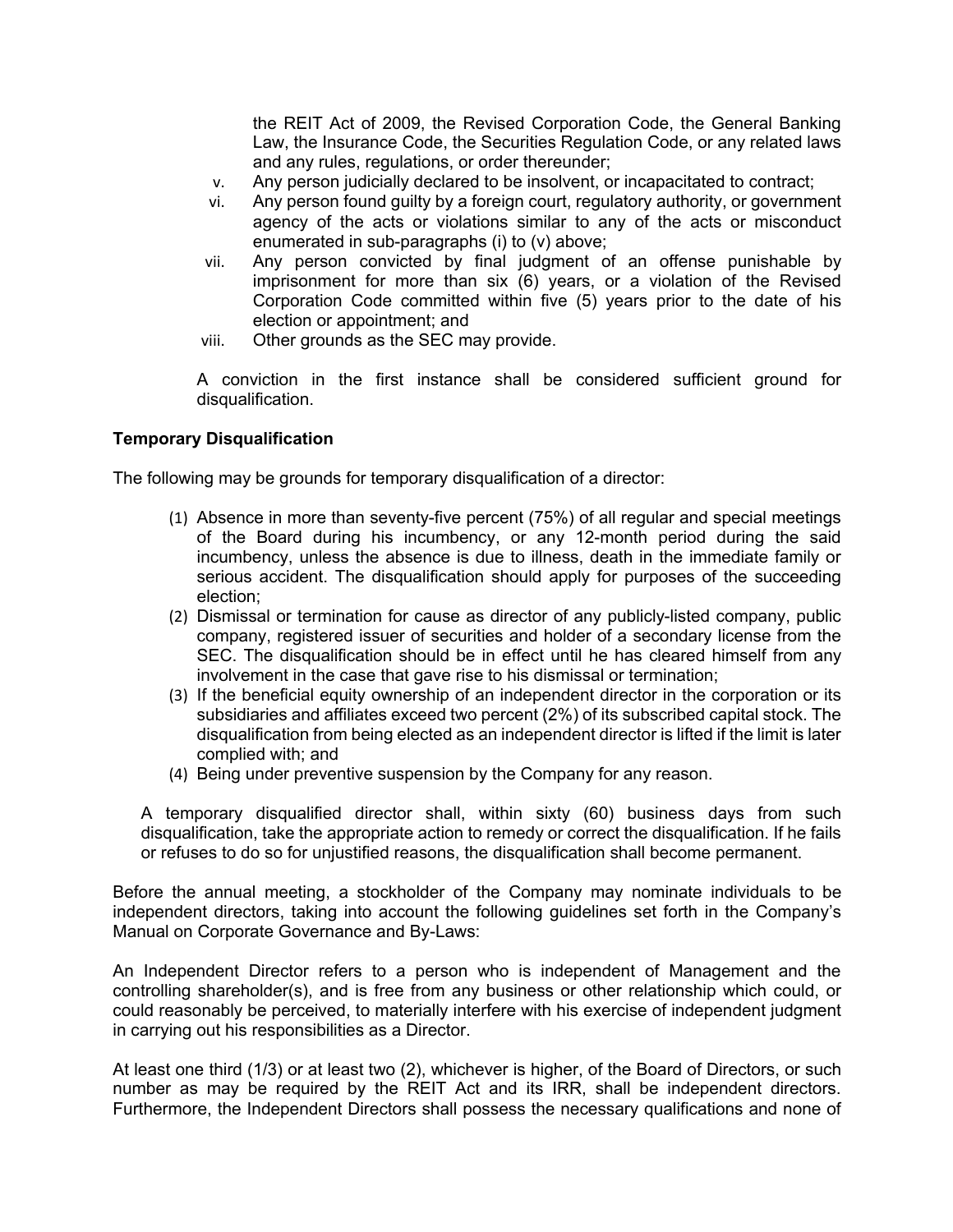the disqualifications for an Independent Director in order to hold such position. The Board's Independent Directors shall serve for a maximum cumulative term of nine (9) years, whether cumulative or intermittent, provided that the total years served does not exceed the nine-year term limit. After which, the Independent Director shall be perpetually barred from re-election as such in the Company, but may continue to qualify for nomination and election as a non-Independent Director. In the instance that the Company wants to retain and Independent Director who has served for nine (9) years, the Board shall provide meritorious justification/s and seek shareholders' approval during the annual shareholders' meeting.

To reinforce the independence of the Board, an Independent Director must ideally be a person who:

- (a) Is not, or has not been a senior officer or employee of the Company unless there has been a change in the controlling ownership of the Company;
- (b) Is not, and has not been, in the three (3) years immediately preceding his/her election, a Director of the Company; a Director, officer, employee of the Company's subsidiaries, associates, affiliates, or related companies; or a Director, officer, employee of the Company's substantial shareholders and its related companies;
- (c) Has not been appointed in the Company, including its subsidiaries, associates, affiliates, or related companies as, Chairman "Emeritus", "Ex-Officio" Director / officer or member of any advisory board, or otherwise appointed in a capacity to assist the Board in the performance of its duties and responsibilities within three (3) years immediately preceding his/her election;
- (d) Is not an owner of more than two percent (2%) of the outstanding shares of the Company, its subsidiaries, associates, affiliates, or related companies;
- (e) Is not a relative of a Director, officer, or substantial shareholder of the Company, or any of its related companies or of any of its substantial shareholders. "Relatives" include spouse, parent, child, brother, sister, and the spouse of such child, brother, or sister;
- (f) Is not acting as a nominee or representative of any Director of the Company or any of its related companies;
- (g) Is not a securities broker-dealer of listed companies and registered issuer of securities. "Securities broker-dealer" refers to any person holding any office of trust and responsibility in a broker-dealer firm, which includes, among others, a Director, officer, principal stockholder, nominee of the firm to an exchange, an associated person or salesman, and an authorized clerk of the broker or dealer;
- (h) Is not retained, either in his/her personal capacity or through a firm, as a professional adviser, auditor, consultant, agent or counsel of the Company, any of its related companies or substantial shareholders, or is otherwise independent of Management and free from any business or other relationship within the three (3) years immediately preceding the date of his/her election;
- (i) Does not engage or has not engaged, whether by himself/herself or with other persons or through a firm of which he/she is a partner, Director or substantial shareholder, in any transaction with the Company, any of its related companies, or substantial shareholders, other than such transactions that are conducted at arm's length and could not materially interfere with or influence the exercise of his/her independent judgment;
- (j) Is not affiliated with any non-profit organization that receives significant funding from the Company, any of its related companies, or substantial shareholders; and
- (k) Is not employed as an executive officer of another company where any of the Company's executives serves as Directors.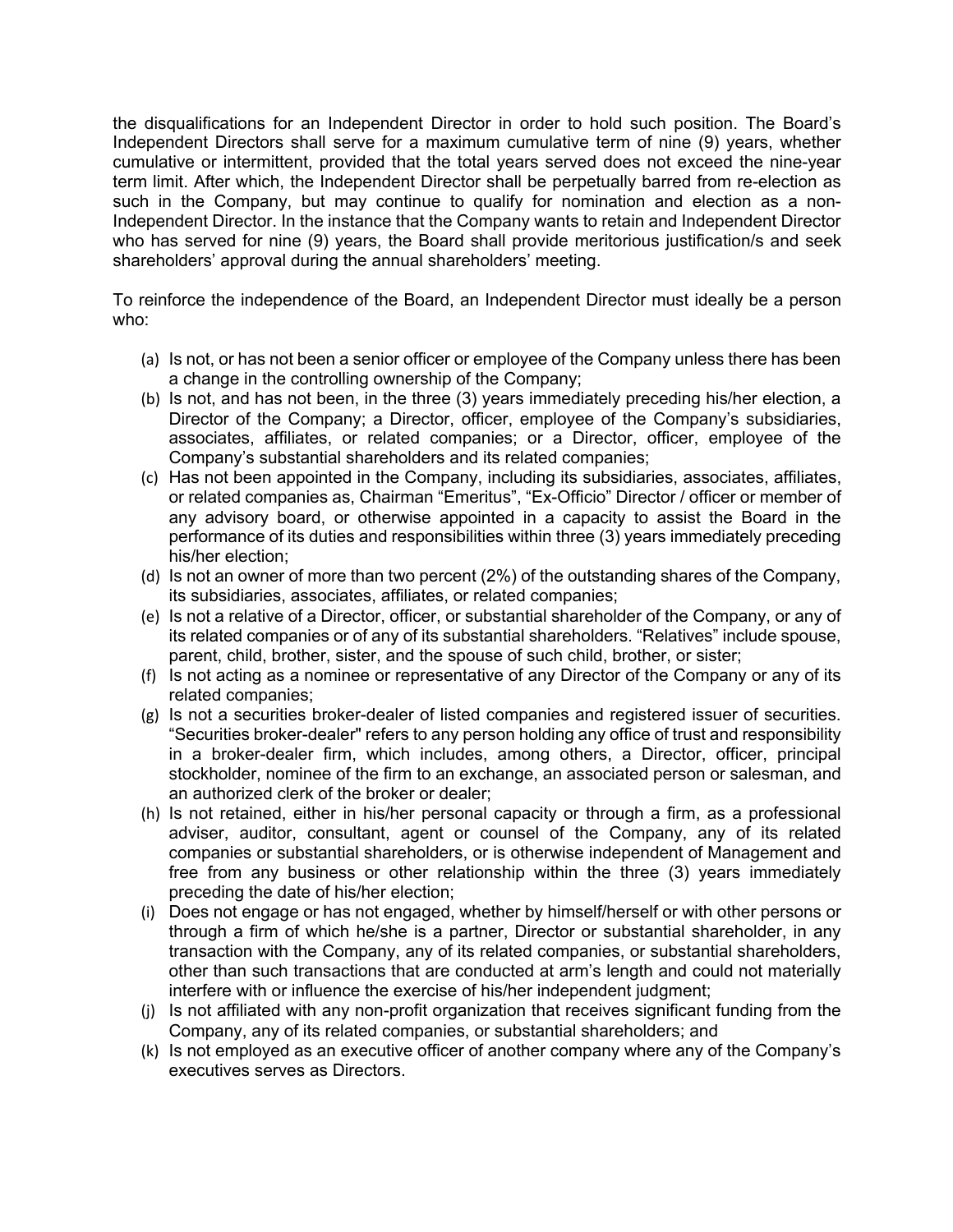"Related companies", as used here, refer to (a) the Company's holding/parent company; (b) its subsidiaries; and (c) subsidiaries of its holding/parent company. "Substantial stockholder" means any person who is directly or indirectly the beneficial owner of more than ten percent (10%) of any class of its equity security.

# **Qualifications of an Independent Director**

An Independent Director shall have the following qualifications:

- a. He must be a holder of at least one (1) share of stock of the Corporation registered under his name;
- b. He must be at least a college graduate or have been engaged or exposed to the business of the Corporation for at least five (5) years;
- c. He must be a person of proven integrity/probity;
- d. He must have practical understanding of the business of the Corporation;
- e. He must have previous business experience; and
- f. He must be a member in good standing in relevant industry, business or professional organizations.

# **Disqualifications of an Independent Director**

- a. He becomes an officer or employee of the Corporation where he is such member of the Board of Director or becomes any of the persons enumerated under Section 4 (1), Article III of the Corporation's By-Laws;
- b. His beneficial security ownership exceeds two percent (2%) of the outstanding capital stock of the Corporation;
- c. Fails, without any justifiable cause, to attend at least fifty percent (50%) of the total number of Board meetings during his incumbency unless such absences are due to grave illness or death in the immediate family or serious accident;
- d. Dismissal, termination or removal for cause as director of any publicly-listed company, public company, registered issuer of securities and holder of a secondary license from the SEC;
- e. If any of the judgements or orders cited in Recommendation 2.6 of the Code of Corporate Governance has not yet become final; and
- f. Such other disqualifications which the Corporation's Manual on Corporate Governance provides.

The NCPC receives nominations for independent directors as may be submitted by the stockholders. After the deadline for the submission thereof, the NCPC meets to consider the qualifications as well as grounds for disqualification, if any, of the nominees based on the criteria set forth in the Company's Manual on Corporate Governance, Rule 38 of the Securities Regulation Code, and SEC Memorandum Circular No. 09, Series of 2011 as amended by SEC Memorandum Circular No. 04, Series of 2017. All nominations shall be signed by the nominating stockholders together with the acceptance and conformity by the would-be nominees.

The NCPC shall then prepare a Final List of Candidates enumerating the nominees who passed the screening.

The name of the person or group of persons who recommends nominees as independent directors shall be disclosed along with his or their relationship with such nominees. Only nominees whose names appear on the Final List of Candidates shall be eligible for election as independent